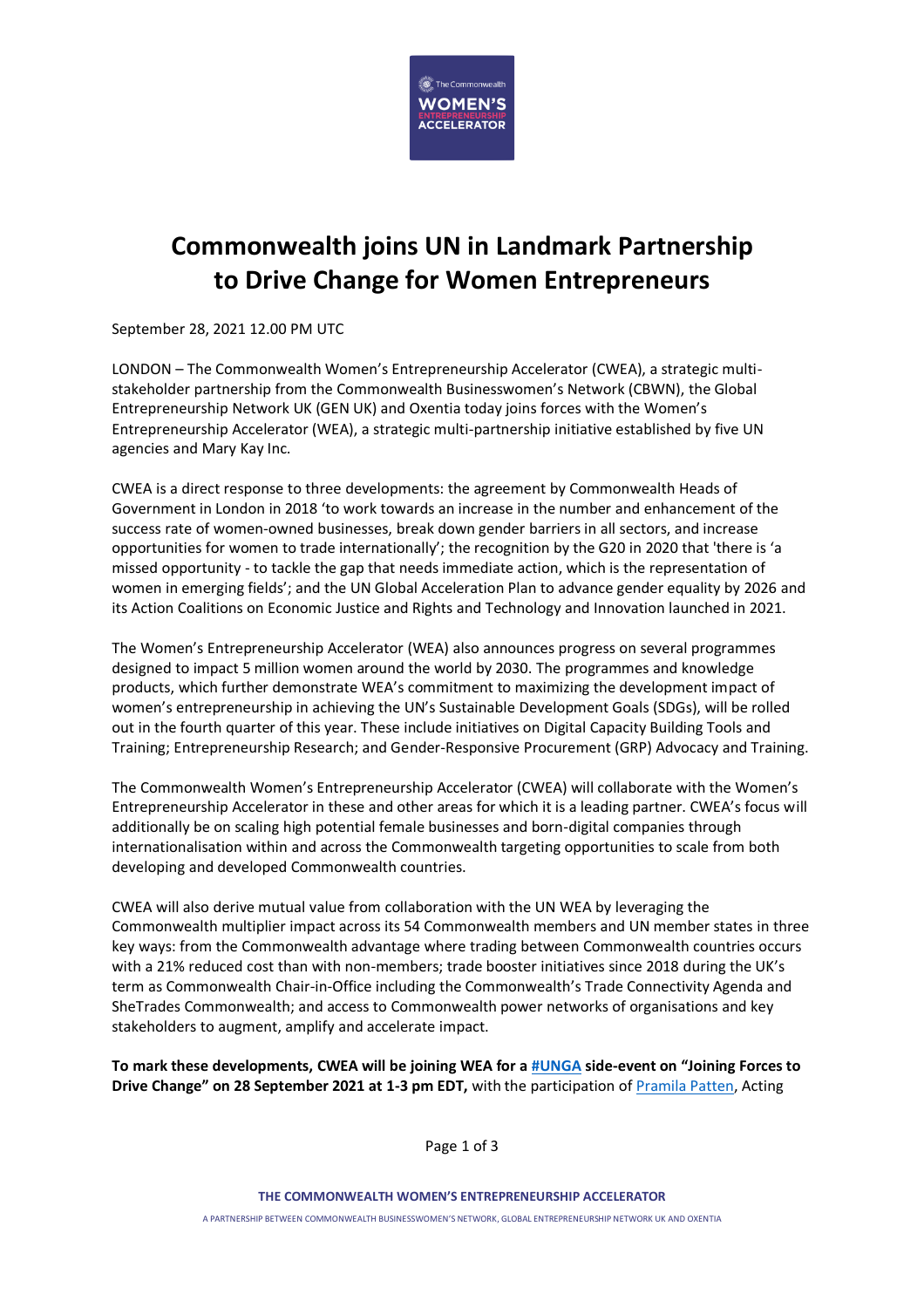

Executive Director of [UN Women,](https://www.linkedin.com/company/un-women/) Under-Secretary-General and Special Representative of the UN Secretary-General on Sexual Violence in Conflict; [Pamela Coke-Hamilton,](https://www.linkedin.com/in/ACoAAAzeMMwBkQamx4lCxsuPqbhnWe7fwJqgtsw) Executive Director of [International Trade Centre;](https://www.linkedin.com/company/international-trade-centre/) [Doreen Bogdan-Martin,](https://www.linkedin.com/in/ACoAAAxe4vgBOrD4zGQo7IXQ6DmMm9dgCWqc-cE) Director of [International Telecommunication](https://www.linkedin.com/company/international-telecommunication-union/)  [Union](https://www.linkedin.com/company/international-telecommunication-union/) [Sanda Ojiambo,](https://www.linkedin.com/in/ACoAAAGPc2wBcGPDS2-8M3h25Q5Q7nVL_Sbzqrs) CEO and Executive Director of [United Nations Global Compact;](https://www.linkedin.com/company/united-nations-global-compact/) [Arif Zaman,](https://www.linkedin.com/in/ACoAAABzBOsBz2QkKz-ajlV3S3CURawVirnT2nQ) Executive Director of [Commonwealth Businesswomen's Network C.I.C](https://www.linkedin.com/company/commonwealthbusinesswomensnetwork/) ; [Deborah Gibbins,](https://www.linkedin.com/in/ACoAAARvh7oBEpZnfGBdB8lGM5xABs1AVme29_M) Chief Operating Officer of [Mary Kay Global,](https://www.linkedin.com/company/marykayglobal/) moderated by Ambassador [Amanda Ellis,](https://www.linkedin.com/in/ACoAAAA22CEBIXPX3aB13ccn5HKAvXMotX0D0qs) Senior Director Global Partnerships of [Arizona State University](https://www.linkedin.com/company/arizona-state-university/) Julie Ann Wrigley Global Futures Laboratory. Please find here the registration link: <https://lnkd.in/dPzJ5z-e> The footage from the event will be available later via [www.thecwea.org](http://www.thecwea.org/)

About the UN Women's Entrepreneurship Accelerator

The Women's Entrepreneurship Accelerator (WEA) is a multi-partnership initiative on women's entrepreneurship established during UNGA 74 by five UN agencies, International Labour Organization (ILO), International Trade Centre (ITC), UN Global Compact (UNGC), UN Development Programme (UNDP), UN Women and Mary Kay Inc. to empower 5 million women entrepreneurs by 2030.

The ultimate goal of the initiative is to maximize the development impact of women entrepreneurship in achieving Sustainable Development Goals (SDGs) by creating an enabling ecosystem for women entrepreneurs around the world. The Accelerator exemplifies the transformational power of a multipartnership of unique magnitude to harness the potential of women entrepreneurs.

Learn more at we-accelerate. Follow us: Twitter (We\_Accelerator), Instagram (@we\_accelerator), Facebook (@womensentrepreneurshipaccelerator), LinkedIn (@womensentrepreneurshipaccelerator)

About the Commonwealth Women's Entrepreneurship Accelerator

The Commonwealth Women's Entrepreneurship Accelerator is a strategic multi stakeholder partnership on women's entrepreneurship established as an outcome of the inaugural Commonwealth Women's Entrepreneurship Summit (CWES) in May 2021, the first global event to focus on women in emerging tech sectors. CWES was convened by the Commonwealth Businesswomen's Network; the Global Entrepreneurship Network; the UK Government (Women in Innovation Network, a programme of Innovation UK); and Africa's largest network of women entrepreneurs (AWEP: African Women's Entrepreneurship Program).

The Commonwealth Women's Entrepreneurship Accelerator is partnership between the Commonwealth Businesswomen's Network, Global Entrepreneurship Network and Oxentia.

Learn more a[t www.thecwea.org](http://www.thecwea.org/) Follow us: Twitter (###), Instagram (###), Facebook (###), LinkedIn ###)

**The Commonwealth Businesswomen's Network (CBWN)** works with women in business by connecting Governments and the private sector to encourage, enable and embed women's economic empowerment. This is achieved through delivering activities, initiatives, products and services focused on trade, talent and training. It is the only accredited organisation focused on women's economic empowerment and recognised by 54 governments across six continents. [https://www.cbwn.org](https://www.cbwn.org/)

Page 2 of 3

**THE COMMONWEALTH WOMEN'S ENTREPRENEURSHIP ACCELERATOR** 

A PARTNERSHIP BETWEEN COMMONWEALTH BUSINESSWOMEN'S NETWORK, GLOBAL ENTREPRENEURSHIP NETWORK UK AND OXENTIA